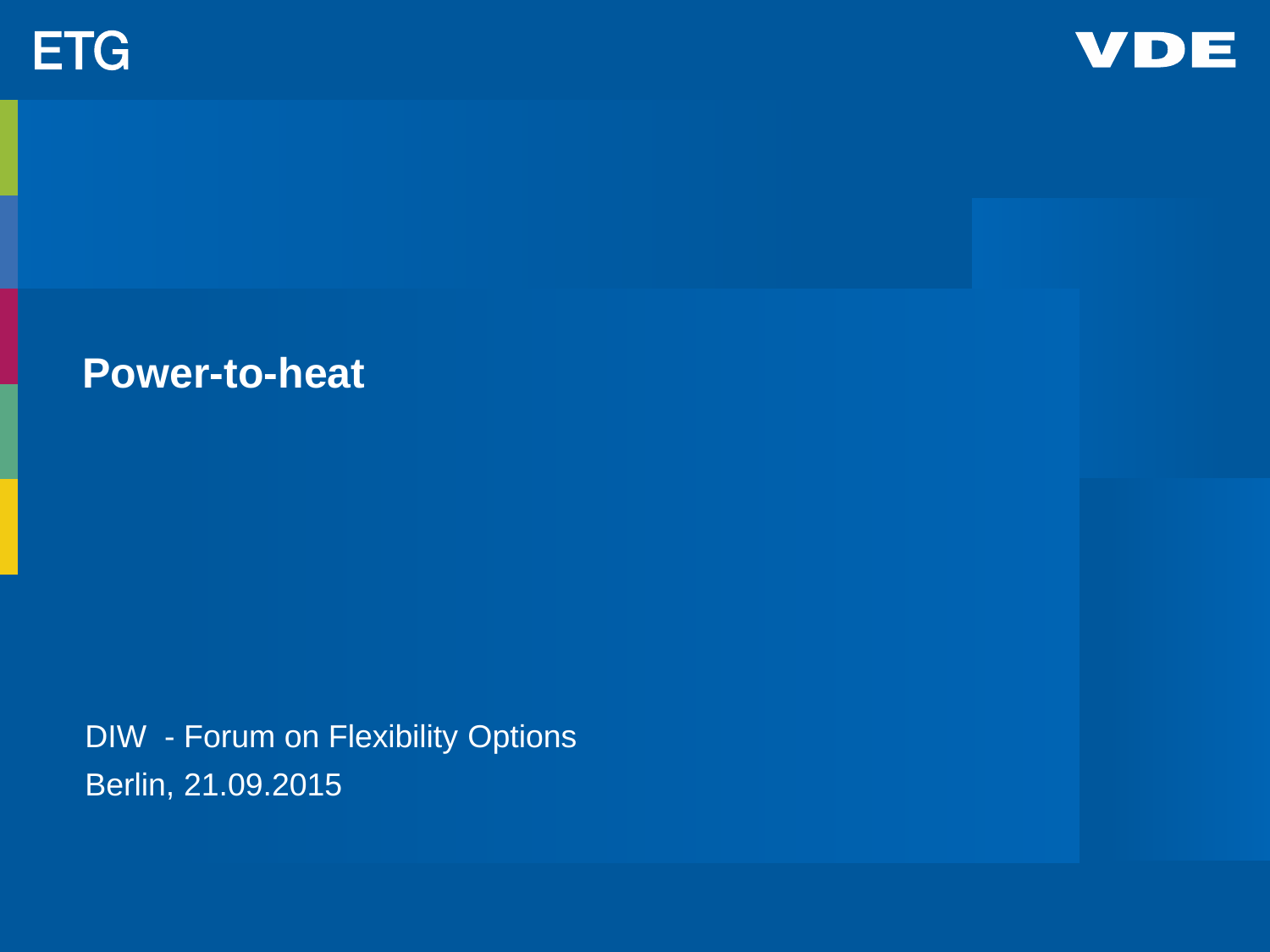EIU



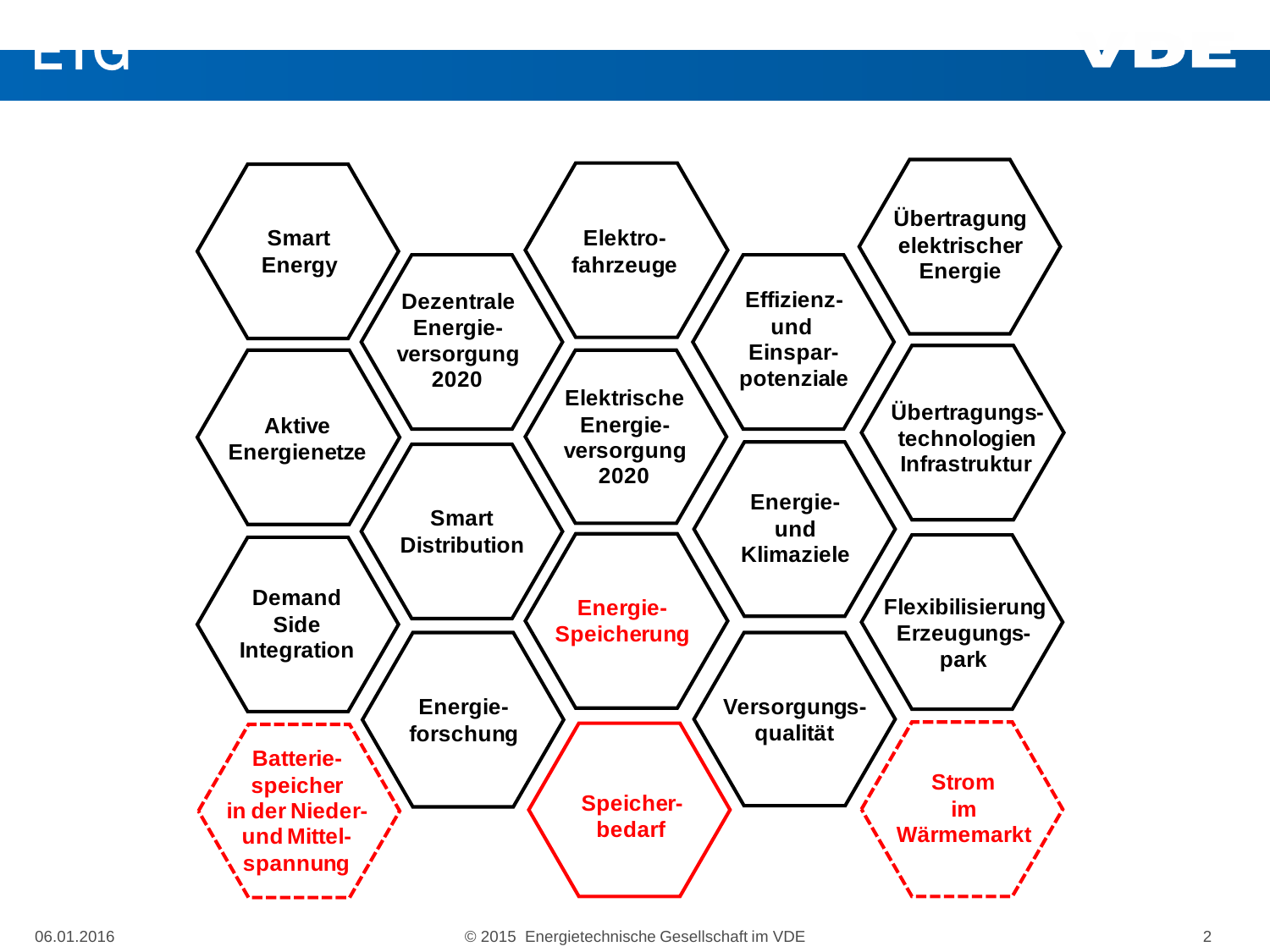

## Background and Motivation

#### **Goal of the Energy Concept of the German Government:**

- **Reduction of Greenhouse-Gas-Emissions by 80% until the year 2050**  (in relation to the reference year 1990)
	- $\rightarrow$  Requires substitution of fossil fuels by Renewable Energies (RE) to a large extend (decarbonisation) **and** improvement in efficiency in all sectors
	- → Most of Renewable Energies are made accessible directly via electric power (solar, wind, water)
	- → Paradigm change: electric power generated from these renewable energy ressources can be considered as primary energy sources (no lossy energy transformation is needed)
	- $\rightarrow$  Strong influence on the development of the heat supply sector

#### **The heat supply is going electric**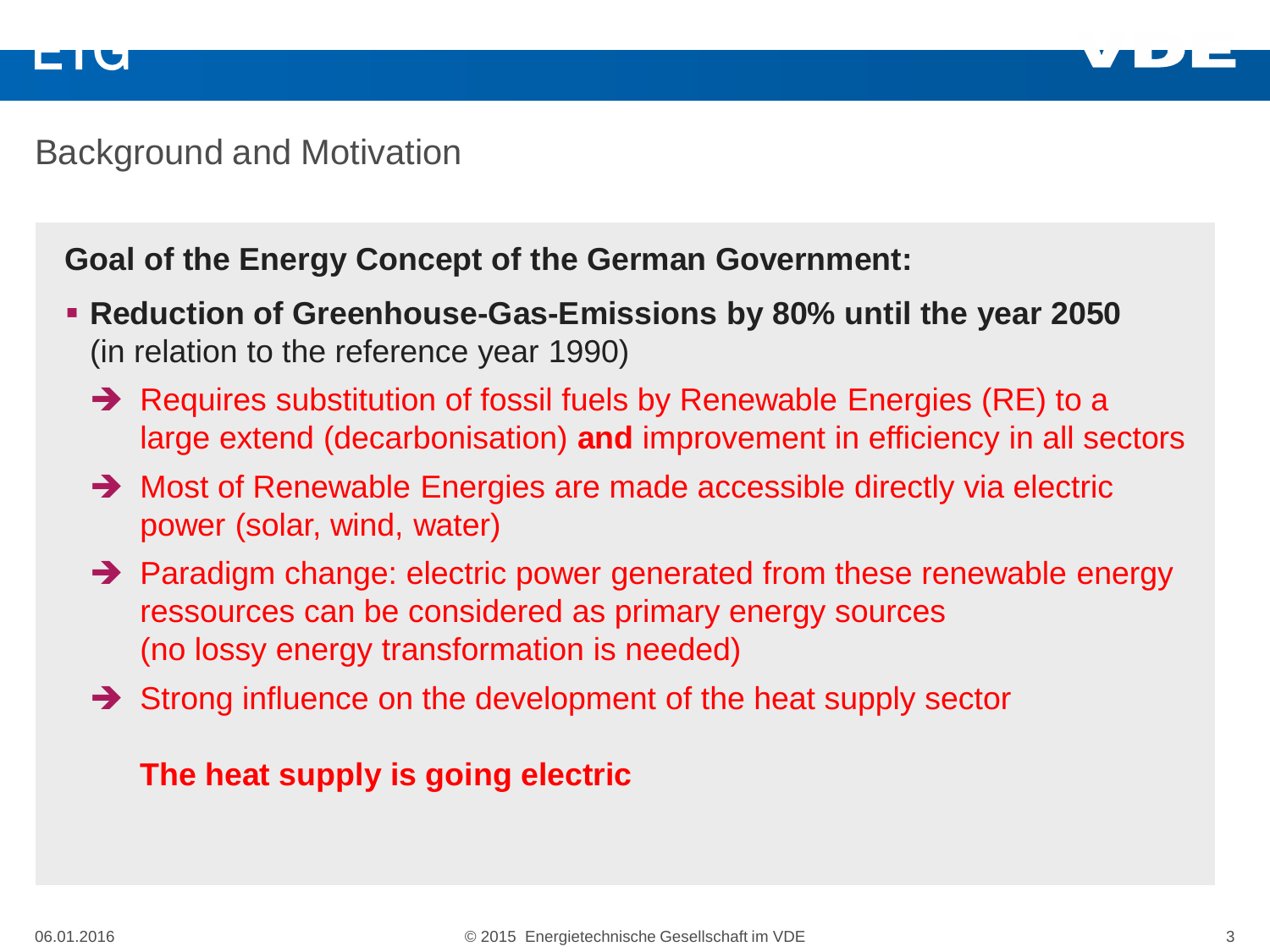

#### ET I G

# Actual situation

 Today 94% of the heat demand in the household sector in Germany is covered by fossil fuels

Substitution of fossil fuels in the heat supply sector is the most efficient measure für reducing greenhouse gas emissions

> Beheizungsstruktur im Gebäudebestand 2013

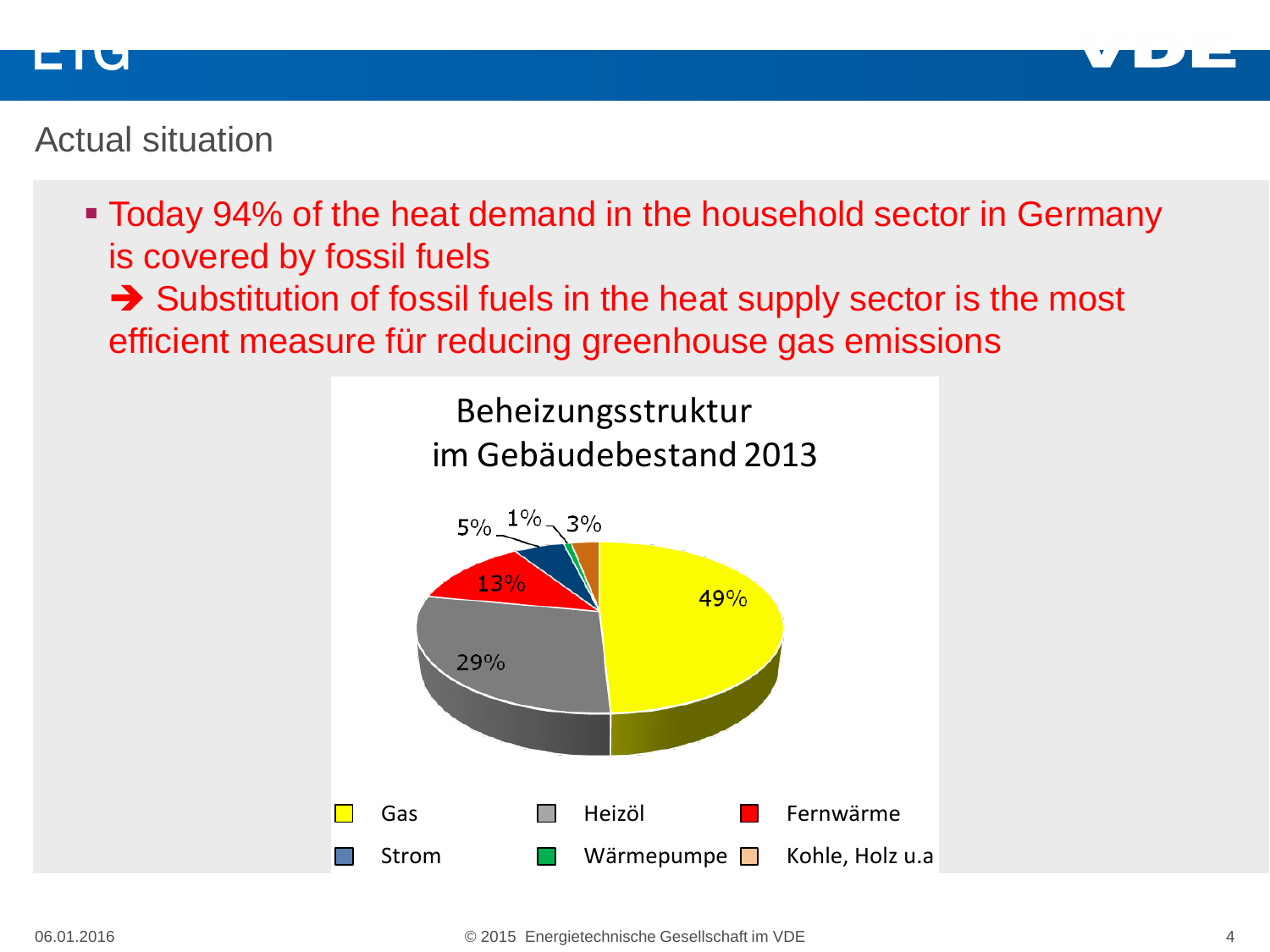



# Actual situation

In Germany the use of electric power in the heat supply sector suffers today from the high electricity tariffs (taxes and charges)

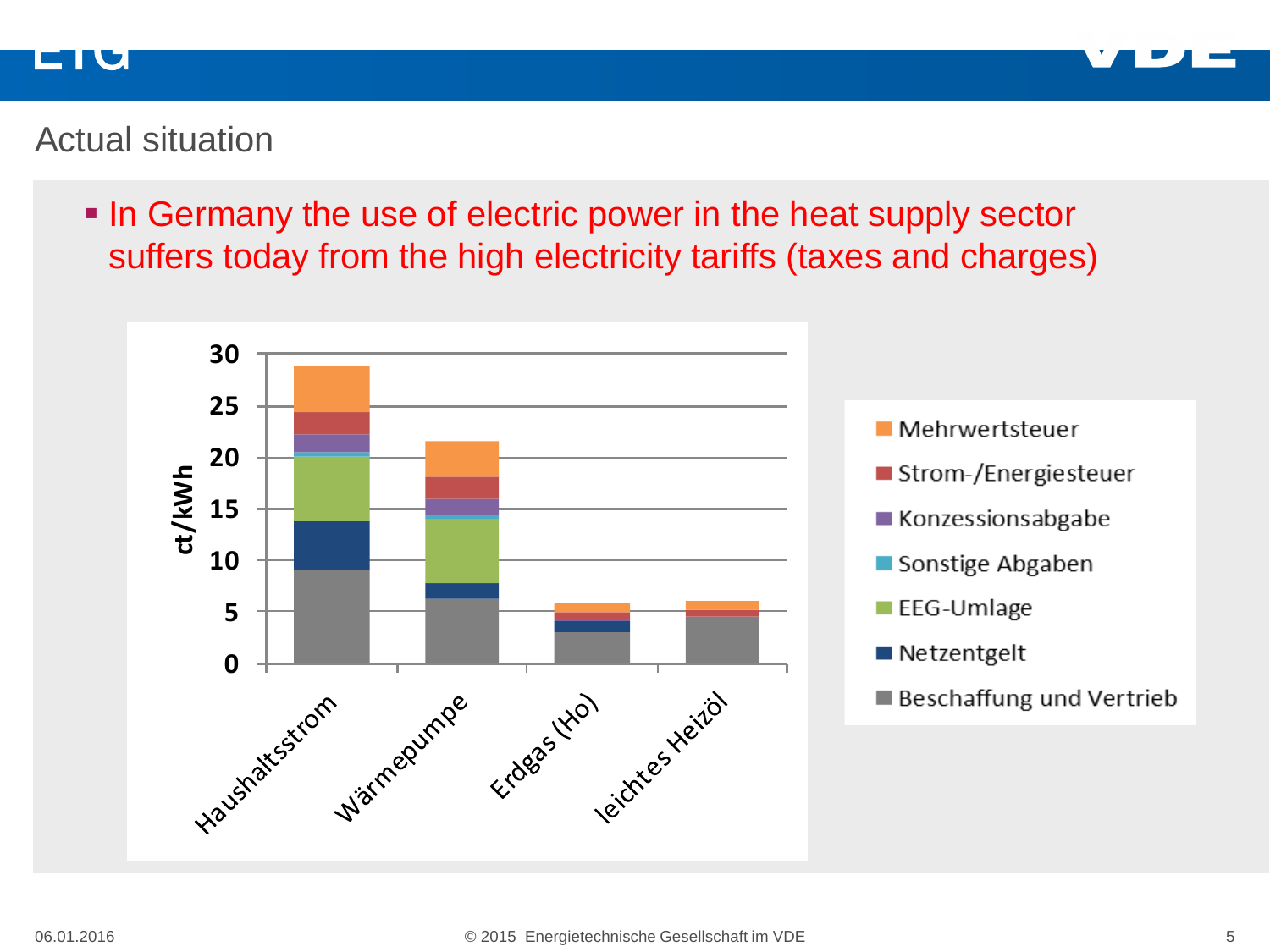#### EIU



6

# Technologies for electric heat generation and heat storage

| <b>Household, trade and commerce</b>                                                                                                                                                                                                                                                                                                                                                                                   | <b>Industry and process-heat</b>        |
|------------------------------------------------------------------------------------------------------------------------------------------------------------------------------------------------------------------------------------------------------------------------------------------------------------------------------------------------------------------------------------------------------------------------|-----------------------------------------|
| Resistive heating systems<br>٠                                                                                                                                                                                                                                                                                                                                                                                         | • Processes                             |
| - Heating rod                                                                                                                                                                                                                                                                                                                                                                                                          | - Conductive resistive heating          |
| - Flow heater                                                                                                                                                                                                                                                                                                                                                                                                          | - Inductive heating                     |
| - Heating panels                                                                                                                                                                                                                                                                                                                                                                                                       | - High frequency heating                |
| - Infrared radiation                                                                                                                                                                                                                                                                                                                                                                                                   | - Magnetic DC heating                   |
| • Electrode boiler (trade)                                                                                                                                                                                                                                                                                                                                                                                             | - Electric infrared radiation           |
| • Electric heat pumps                                                                                                                                                                                                                                                                                                                                                                                                  | • Electrode boiler (combined with CHP)  |
| • Hybrid heating systems                                                                                                                                                                                                                                                                                                                                                                                               | • Large electric heat pumps             |
| <b>Heat storage</b>                                                                                                                                                                                                                                                                                                                                                                                                    | <b>Distric heating</b>                  |
| • Sensitive heat storage                                                                                                                                                                                                                                                                                                                                                                                               | • Large electric heat pumps             |
| Latent heat storage (phase change)<br>٠                                                                                                                                                                                                                                                                                                                                                                                | • Hybrid heating systems                |
| • Thermo-chemical heat storage                                                                                                                                                                                                                                                                                                                                                                                         | e.g. CHP combined with electrode boiler |
| $\bigcirc$ $\bigcirc$ $\bigcirc$ $\bigcirc$ $\bigcirc$ $\bigcirc$ $\bigcirc$ $\bigcirc$ $\bigcirc$ $\bigcirc$ $\bigcirc$ $\bigcirc$ $\bigcirc$ $\bigcirc$ $\bigcirc$ $\bigcirc$ $\bigcirc$ $\bigcirc$ $\bigcirc$ $\bigcirc$ $\bigcirc$ $\bigcirc$ $\bigcirc$ $\bigcirc$ $\bigcirc$ $\bigcirc$ $\bigcirc$ $\bigcirc$ $\bigcirc$ $\bigcirc$ $\bigcirc$ $\bigcirc$ $\bigcirc$ $\bigcirc$ $\bigcirc$ $\bigcirc$ $\bigcirc$ |                                         |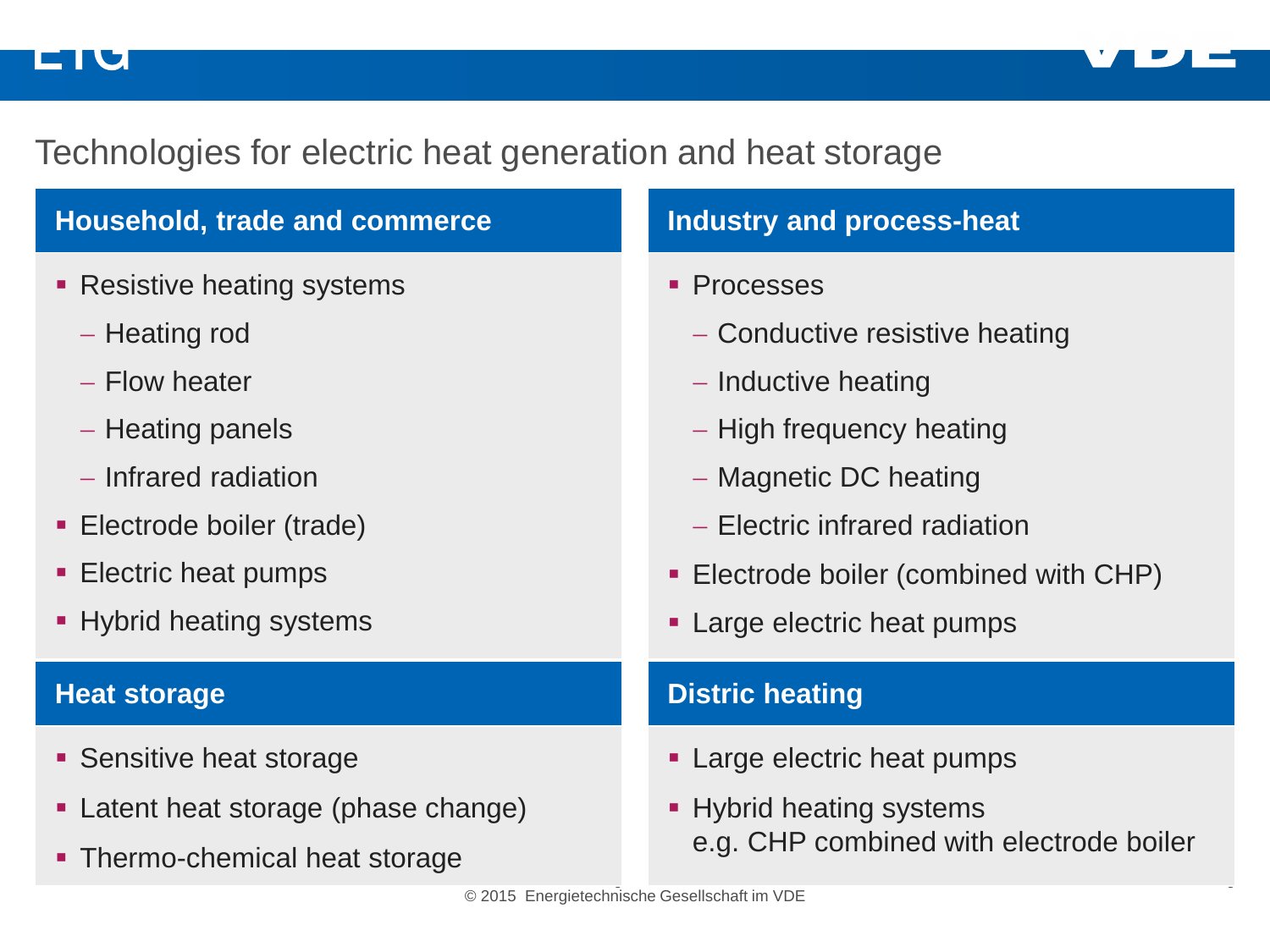



## **Hybrid systems (example shown for gas)**

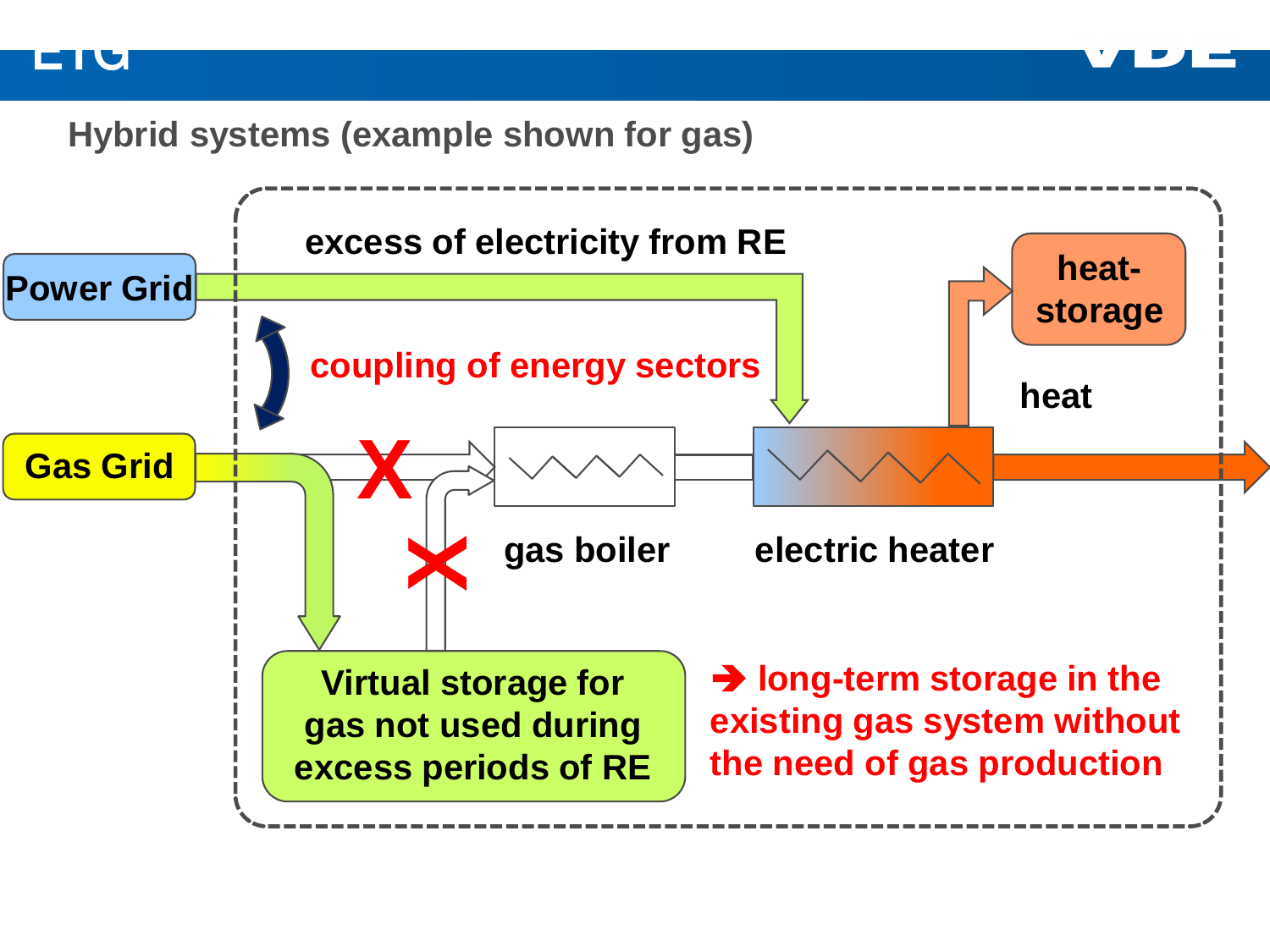



## **Hybrid systems (example shown for gas)**

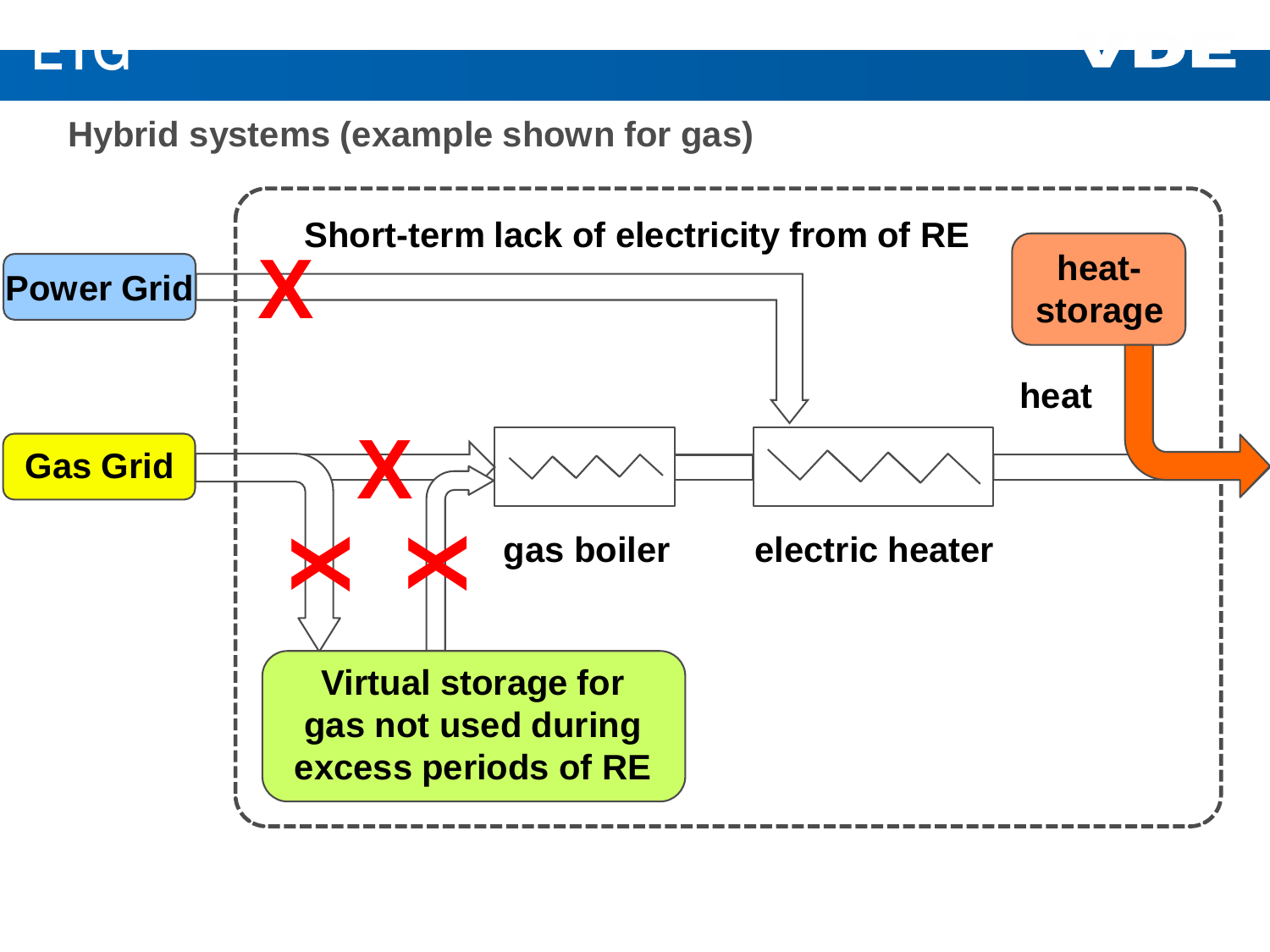



# **Hybrid systems (example shown for gas)**

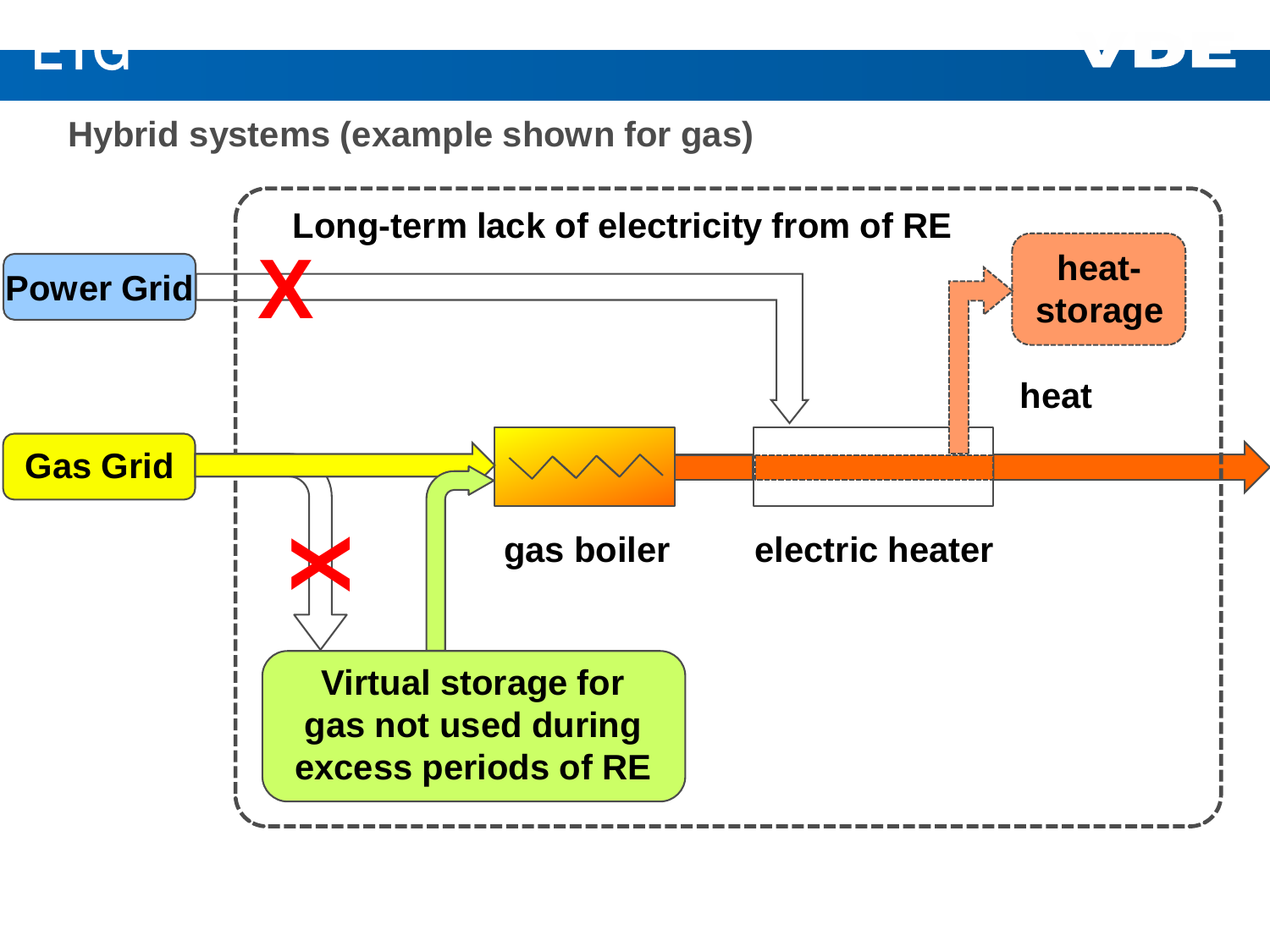**Advantage:**

- **technology is already available**
- **easily controllable (fast dynamics)**
- **very high efficiency**
- **emission free**
- **long lifetime**
- **low cost**

**(e.g. flow heater: investment cost < 10 €/kW) for comparison:**

**high pressure PEM electrolyzer: today: 1200…1500 €/kW (3000 €/kW ) goal: 900 €/kW methanation: ???** CO<sub>2</sub>-source: ???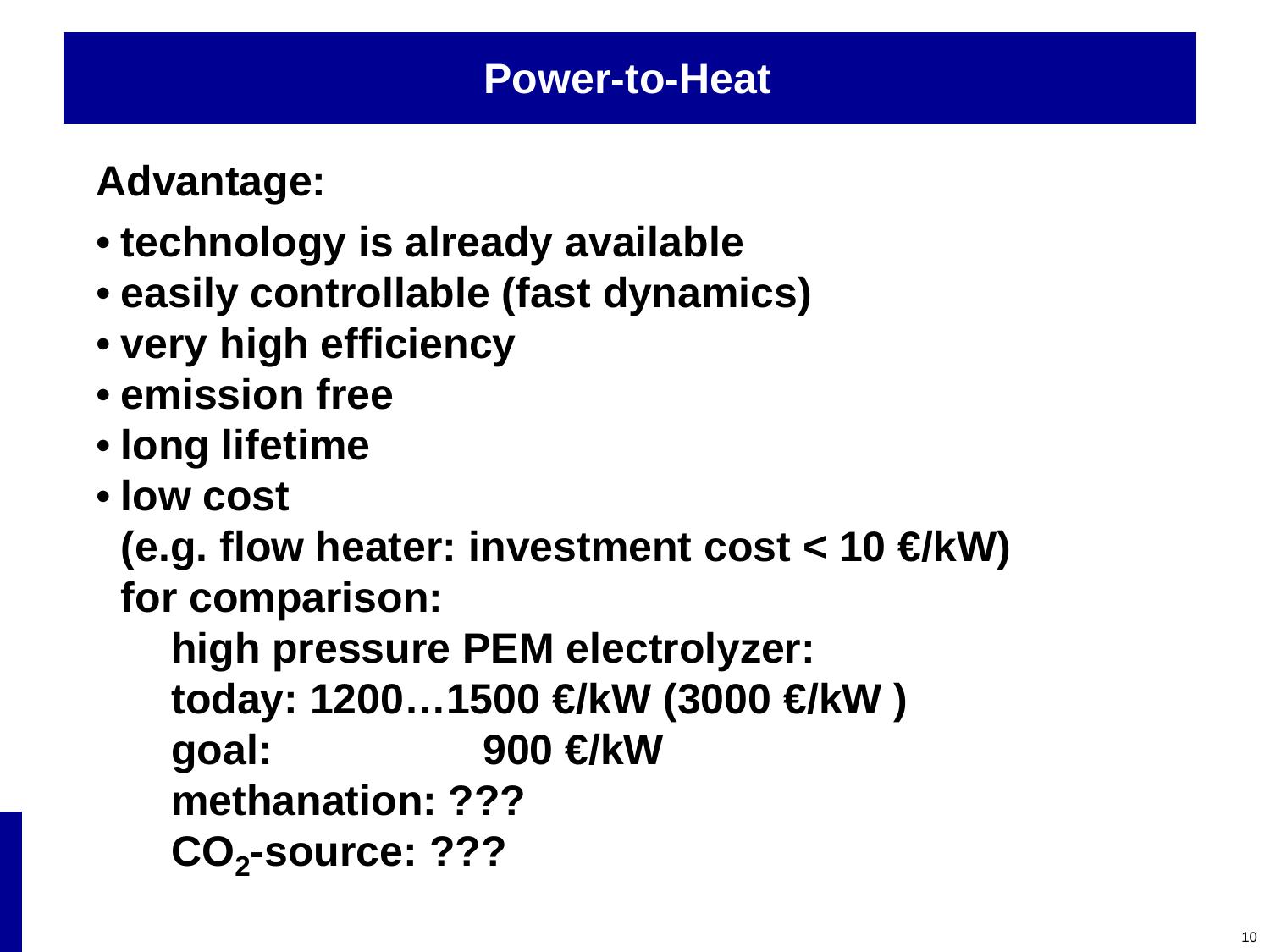



- **also in the future very high power peaks which appear only very seldom cannot be used in an economically efficient way**
- **resistive heaters used for load management (DSM) show low investment costs** II **thus allowing an economic use of short-term excess of RE**
- **electric heat pumps are best suited to be used when long running times are possible**



I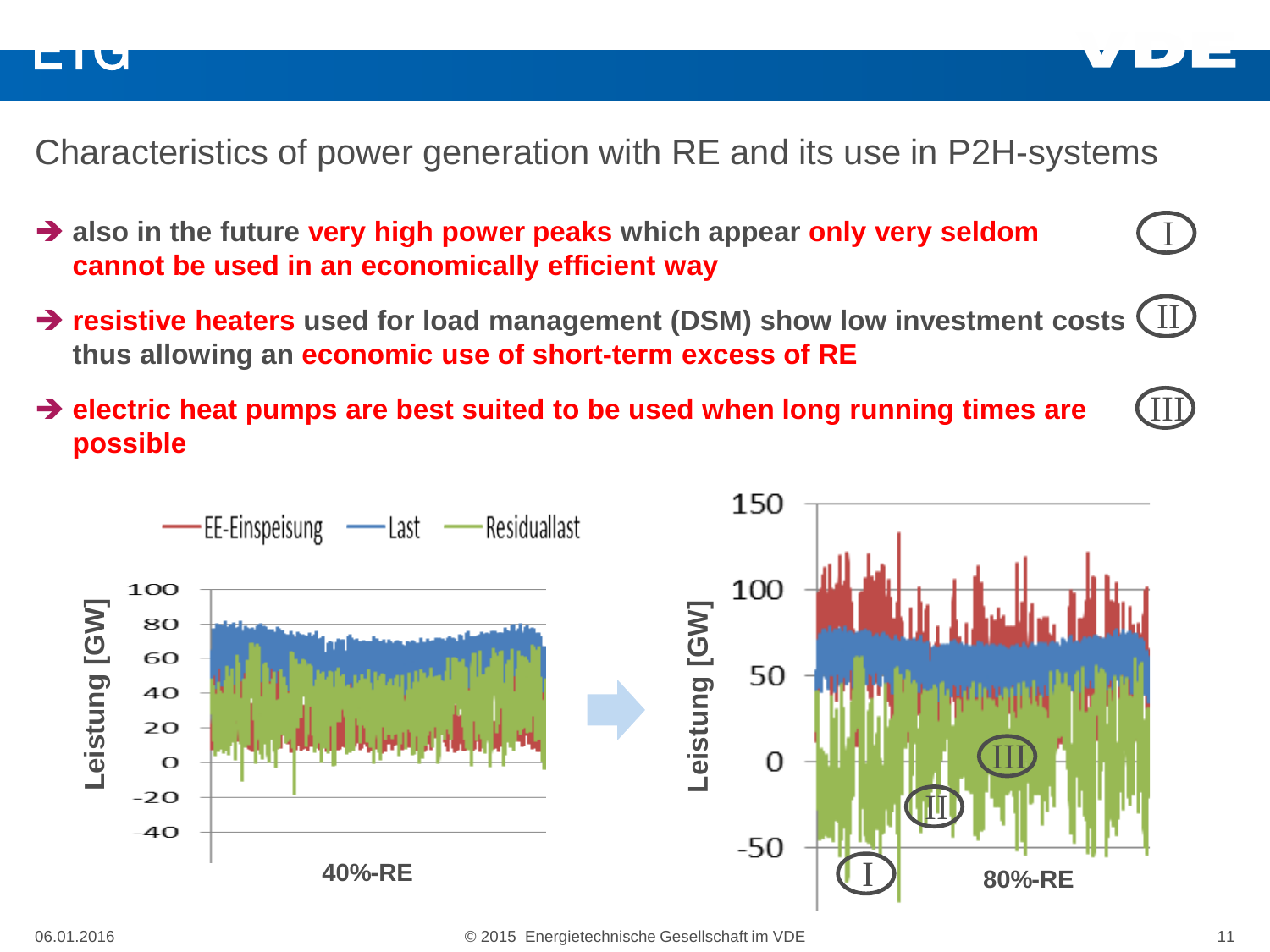

# Provision of Grid Services and System Services with Power-to-Heat

- **Already today the provision of control power with Power-to-Heat (electrode boilers) in combination with district heating systems (hybrid system) is an economic measure and will be increasingly used.**
- **The use of P2H is of special interest In the industrial sector as a high power demand is given during the whole year.**
- **The heating of drinking water in the household sector is also a considerable demand throughout the whole year** (ca. 6 kWh<sub>th</sub> per day for a 4 person household) **and can be used for the provision of control power.**
- **A controlled operation of heat pumps can contribute to a local reduction of the grid load. (the highest grid load will occur during power injection from PV-systems)**
- **A controlled operation of heat pumps can also support the voltage regulation in low voltage grids.**
- **Power-to-Heat as a measure for Demand-Side-Management will reduce the need for short-term electric energy storage systems.**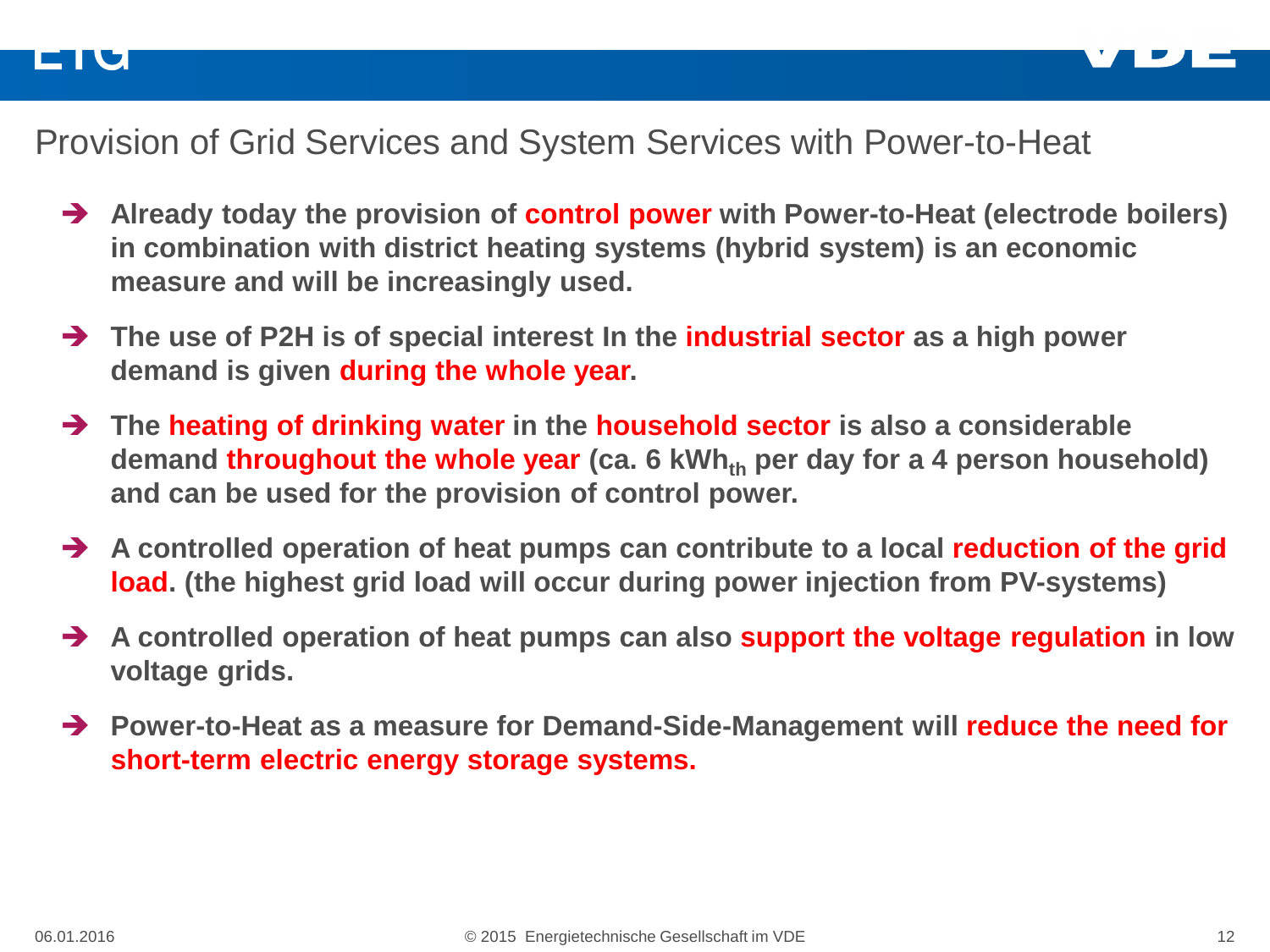

# **Conclusions**

ETU

- **The design of the future energy supply system needs an integral approach, taking into account all energy sectors (power, gas, heat, mobility …).**
- → Most of Renewable Energies are made accessible directly via electric power (solar, **wind, water).**
- **Also in RE-based supply systems, the efficieny of the applications remains a crucial issue. Heat pumps show best efficiency.**
- **Costly and lossy transformation of energy should be avoided.**
- **P2H shows the highest potential for the decarbonisation of the heat demand.**
- **Different reliable P2H-technologies are available.**
- **P2H will reduce the need for other short-term energy storage systems.**
- **Hybrid Systems offer also long-term storage options (virtual methan generation)**
- **It has been shown, that even the goal of 80% greenhouse gas reduction can be reached without the need for transforming power to gas.**
- **The tariff systems (at least in Germany) are not yet in favour for P2H in general but encourages self-consumption.**